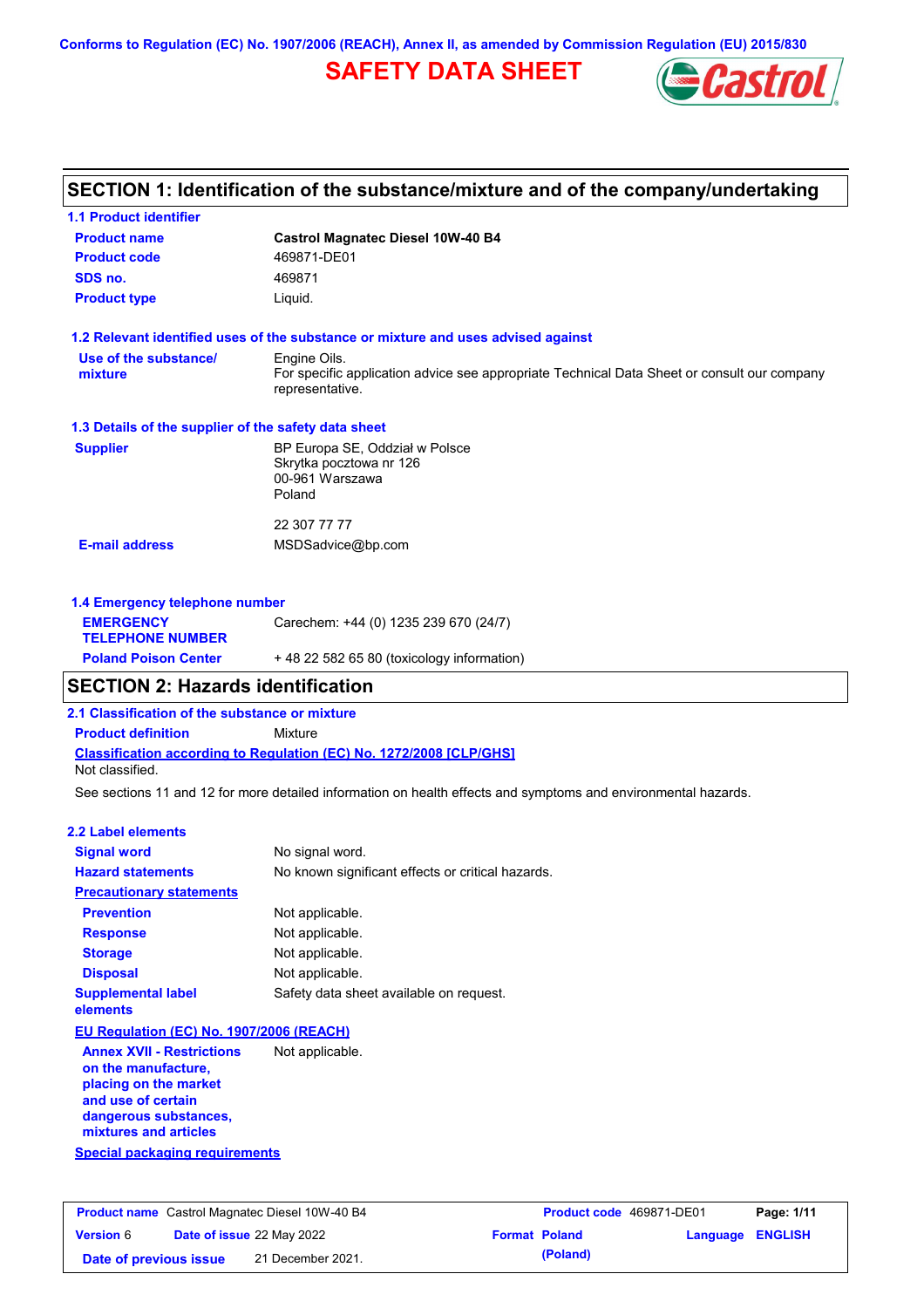# **SECTION 2: Hazards identification**

| <b>Containers to be fitted</b><br>with child-resistant<br>fastenings                                                     | Not applicable.                                                                                                                                                                                                          |
|--------------------------------------------------------------------------------------------------------------------------|--------------------------------------------------------------------------------------------------------------------------------------------------------------------------------------------------------------------------|
| <b>Tactile warning of danger</b>                                                                                         | Not applicable.                                                                                                                                                                                                          |
| 2.3 Other hazards                                                                                                        |                                                                                                                                                                                                                          |
| <b>Results of PBT and vPvB</b><br>assessment                                                                             | Product does not meet the criteria for PBT or vPvB according to Regulation (EC) No. 1907/2006,<br>Annex XIII.                                                                                                            |
| <b>Product meets the criteria</b><br>for PBT or vPvB according<br>to Regulation (EC) No.<br><b>1907/2006, Annex XIII</b> | This mixture does not contain any substances that are assessed to be a PBT or a vPvB.                                                                                                                                    |
| Other hazards which do<br>not result in classification                                                                   | Defatting to the skin.<br>USED ENGINE OILS<br>Used engine oil may contain hazardous components which have the potential to cause skin<br>cancer.<br>See Toxicological Information, section 11 of this Safety Data Sheet. |
|                                                                                                                          | Experimental data on one or more of the components has been used to determine all or part of                                                                                                                             |

## **SECTION 3: Composition/information on ingredients**

### **3.2 Mixtures**

#### Mixture **Product definition**

Highly refined base oil (IP 346 DMSO extract < 3%). Proprietary performance additives.

the hazard classification of this product.

| <b>Product/ingredient</b><br>name                                                             | <b>Identifiers</b>                                                                      | $\frac{9}{6}$ | <b>Regulation (EC) No.</b><br>1272/2008 [CLP]                      | <b>Type</b> |
|-----------------------------------------------------------------------------------------------|-----------------------------------------------------------------------------------------|---------------|--------------------------------------------------------------------|-------------|
| Distillates (petroleum), hydrotreated<br>heavy paraffinic                                     | REACH #: 01-2119484627-25<br>$EC: 265-157-1$<br>CAS: 64742-54-7<br>Index: 649-467-00-8  | ≥75 - ≤90     | Not classified.                                                    | $[2]$       |
| Distillates (petroleum), solvent-<br>dewaxed heavy paraffinic                                 | REACH #: 01-2119471299-27<br>EC: 265-169-7<br>CAS: 64742-65-0<br>Index: 649-474-00-6    | ≤10           | Not classified.                                                    | $[2]$       |
| Distillates (petroleum), hydrotreated<br>heavy paraffinic                                     | REACH #: 01-2119484627-25 ≤5<br>EC: 265-157-1<br>CAS: 64742-54-7<br>Index: 649-467-00-8 |               | Asp. Tox. 1, H304                                                  | [1] [2]     |
| Phosphorodithioic acid, mixed O.O-bis<br>(1,3-dimethylbutyl and iso-Pr) esters,<br>zinc salts | REACH #: 01-2119493626-26<br>EC: 283-392-8<br>CAS: 84605-29-8                           | -≤3           | Skin Irrit. 2, H315<br>Eye Dam. 1, H318<br>Aquatic Chronic 2, H411 | $[1]$       |

**See Section 16 for the full text of the H statements declared above.**

#### **Type**

[1] Substance classified with a health or environmental hazard

[2] Substance with a workplace exposure limit

[3] Substance meets the criteria for PBT according to Regulation (EC) No. 1907/2006, Annex XIII

[4] Substance meets the criteria for vPvB according to Regulation (EC) No. 1907/2006, Annex XIII

[5] Substance of equivalent concern

[6] Additional disclosure due to company policy

Occupational exposure limits, if available, are listed in Section 8.

## **SECTION 4: First aid measures**

### **4.1 Description of first aid measures**

| <b>Eye contact</b>  | In case of contact, immediately flush eyes with plenty of water for at least 15 minutes. Eyelids<br>should be held away from the eyeball to ensure thorough rinsing. Check for and remove any<br>contact lenses. Get medical attention. |  |
|---------------------|-----------------------------------------------------------------------------------------------------------------------------------------------------------------------------------------------------------------------------------------|--|
| <b>Skin contact</b> | Wash skin thoroughly with soap and water or use recognised skin cleanser. Remove<br>contaminated clothing and shoes. Wash clothing before reuse. Clean shoes thoroughly before<br>reuse. Get medical attention if irritation develops.  |  |

| <b>Product name</b> Castrol Magnatec Diesel 10W-40 B4 |  | Product code 469871-DE01         |  | Page: 2/11           |                         |  |
|-------------------------------------------------------|--|----------------------------------|--|----------------------|-------------------------|--|
| <b>Version 6</b>                                      |  | <b>Date of issue 22 May 2022</b> |  | <b>Format Poland</b> | <b>Language ENGLISH</b> |  |
| Date of previous issue                                |  | 21 December 2021.                |  | (Poland)             |                         |  |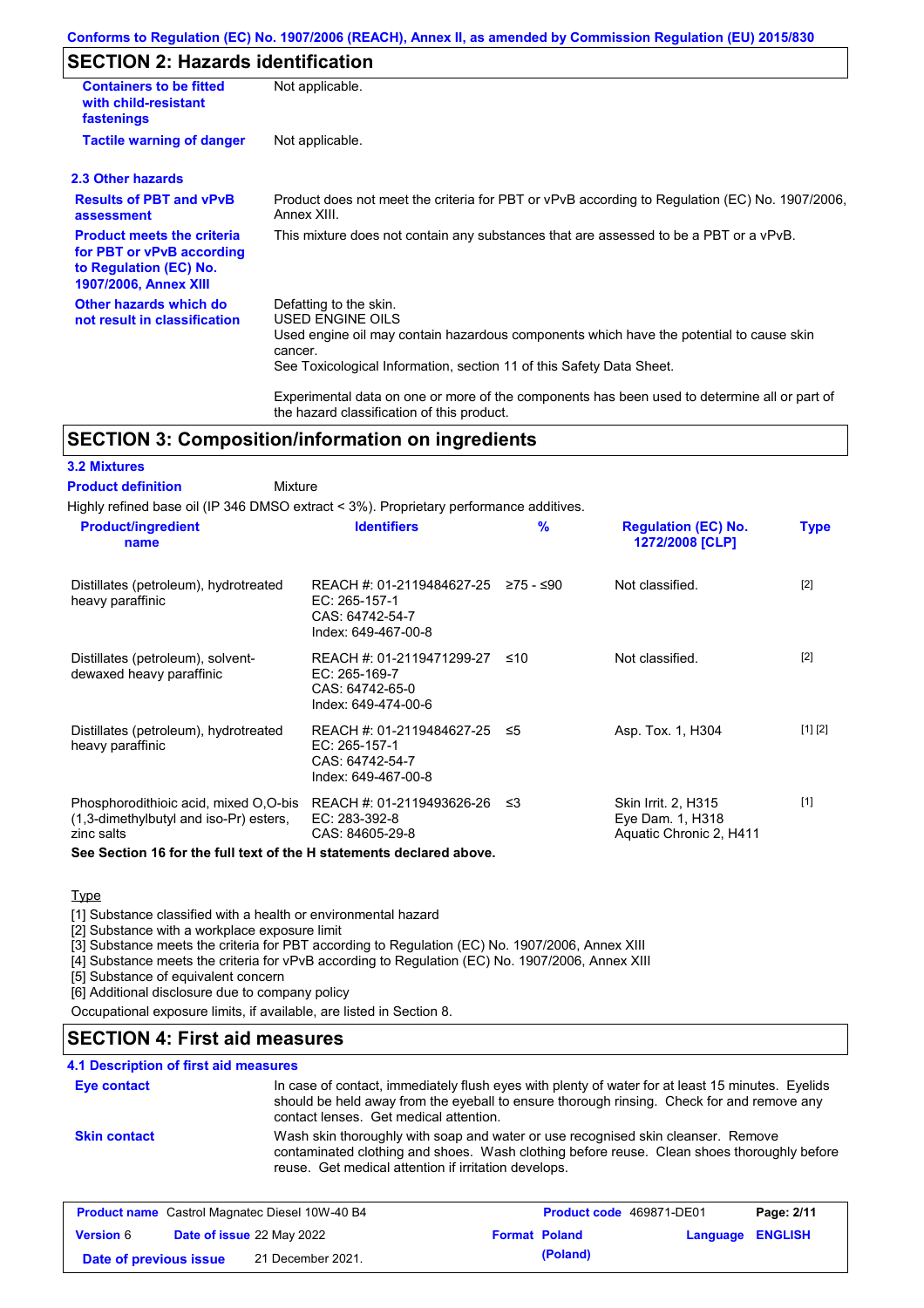## **SECTION 4: First aid measures**

| <b>Inhalation</b>                 | If inhaled, remove to fresh air. In case of inhalation of decomposition products in a fire,<br>symptoms may be delayed. The exposed person may need to be kept under medical<br>surveillance for 48 hours. Get medical attention if symptoms occur. |
|-----------------------------------|-----------------------------------------------------------------------------------------------------------------------------------------------------------------------------------------------------------------------------------------------------|
| Ingestion                         | Do not induce vomiting unless directed to do so by medical personnel. Get medical attention if<br>symptoms occur.                                                                                                                                   |
| <b>Protection of first-aiders</b> | No action shall be taken involving any personal risk or without suitable training. It may be<br>dangerous to the person providing aid to give mouth-to-mouth resuscitation.                                                                         |

### **4.2 Most important symptoms and effects, both acute and delayed**

See Section 11 for more detailed information on health effects and symptoms. **Potential acute health effects Inhalation** Exposure to decomposition products may cause a health hazard. Serious effects may be delayed following exposure. **Ingestion** No known significant effects or critical hazards. **Skin contact** Defatting to the skin. May cause skin dryness and irritation. **Eye contact** Not classified as an eye irritant. Based on data available for this or related materials. **Delayed and immediate effects as well as chronic effects from short and long-term exposure Inhalation Ingestion Skin contact Eye contact** Overexposure to the inhalation of airborne droplets or aerosols may cause irritation of the respiratory tract. Ingestion of large quantities may cause nausea and diarrhoea. Prolonged or repeated contact can defat the skin and lead to irritation and/or dermatitis. Potential risk of transient stinging or redness if accidental eye contact occurs.

#### **4.3 Indication of any immediate medical attention and special treatment needed**

Treatment should in general be symptomatic and directed to relieving any effects. In case of inhalation of decomposition products in a fire, symptoms may be delayed. The exposed person may need to be kept under medical surveillance for 48 hours.

### **SECTION 5: Firefighting measures**

| 5.1 Extinguishing media                                                                                                                                                                                                                                                                                                                                                                                                       |                                                                                     |  |
|-------------------------------------------------------------------------------------------------------------------------------------------------------------------------------------------------------------------------------------------------------------------------------------------------------------------------------------------------------------------------------------------------------------------------------|-------------------------------------------------------------------------------------|--|
| <b>Suitable extinguishing</b><br>media                                                                                                                                                                                                                                                                                                                                                                                        | In case of fire, use foam, dry chemical or carbon dioxide extinguisher or spray.    |  |
| Do not use water jet. The use of a water jet may cause the fire to spread by splashing the<br><b>Unsuitable extinguishing</b><br>burning product.<br>media                                                                                                                                                                                                                                                                    |                                                                                     |  |
| 5.2 Special hazards arising from the substance or mixture                                                                                                                                                                                                                                                                                                                                                                     |                                                                                     |  |
| <b>Hazards from the</b><br>substance or mixture                                                                                                                                                                                                                                                                                                                                                                               | In a fire or if heated, a pressure increase will occur and the container may burst. |  |
| <b>Hazardous combustion</b><br>Combustion products may include the following:<br>carbon oxides (CO, CO <sub>2</sub> ) (carbon monoxide, carbon dioxide)<br>products<br>nitrogen oxides ( $NO$ , $NO2$ etc.)                                                                                                                                                                                                                   |                                                                                     |  |
| <b>5.3 Advice for firefighters</b>                                                                                                                                                                                                                                                                                                                                                                                            |                                                                                     |  |
| No action shall be taken involving any personal risk or without suitable training. Promptly<br><b>Special precautions for</b><br>isolate the scene by removing all persons from the vicinity of the incident if there is a fire.<br>fire-fighters                                                                                                                                                                             |                                                                                     |  |
| <b>Special protective</b><br>Fire-fighters should wear appropriate protective equipment and self-contained breathing<br>apparatus (SCBA) with a full face-piece operated in positive pressure mode. Clothing for fire-<br>equipment for fire-fighters<br>fighters (including helmets, protective boots and gloves) conforming to European standard EN<br>469 will provide a basic level of protection for chemical incidents. |                                                                                     |  |

### **SECTION 6: Accidental release measures**

#### **6.1 Personal precautions, protective equipment and emergency procedures For non-emergency personnel For emergency responders** No action shall be taken involving any personal risk or without suitable training. Evacuate surrounding areas. Keep unnecessary and unprotected personnel from entering. Do not touch or walk through spilt material. Floors may be slippery; use care to avoid falling. Put on appropriate personal protective equipment. Entry into a confined space or poorly ventilated area contaminated with vapour, mist or fume is extremely hazardous without the correct respiratory protective equipment and a safe system of work. Wear self-contained breathing apparatus. Wear a suitable chemical protective suit. Chemical resistant boots. See also the information in "For non-emergency personnel".

| <b>Product name</b> Castrol Magnatec Diesel 10W-40 B4 |  |                                  | <b>Product code</b> 469871-DE01 |                      | Page: 3/11              |  |
|-------------------------------------------------------|--|----------------------------------|---------------------------------|----------------------|-------------------------|--|
| <b>Version 6</b>                                      |  | <b>Date of issue 22 May 2022</b> |                                 | <b>Format Poland</b> | <b>Language ENGLISH</b> |  |
| Date of previous issue                                |  | 21 December 2021.                |                                 | (Poland)             |                         |  |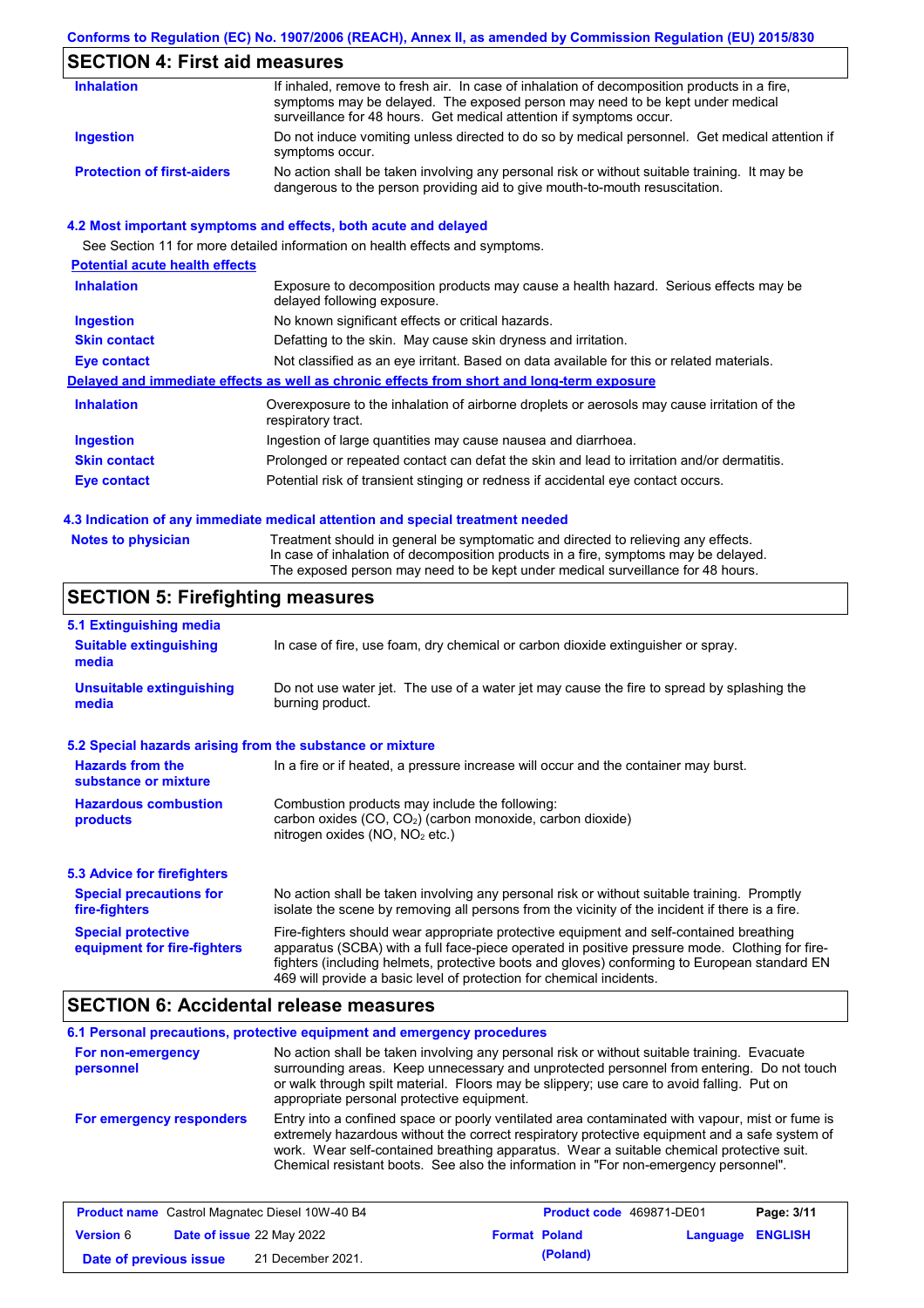# **SECTION 6: Accidental release measures**

| <b>6.2 Environmental</b><br>precautions   | Avoid dispersal of spilt material and runoff and contact with soil, waterways, drains and sewers.<br>Inform the relevant authorities if the product has caused environmental pollution (sewers,<br>waterways, soil or air).                                                                                                                                                                    |  |  |
|-------------------------------------------|------------------------------------------------------------------------------------------------------------------------------------------------------------------------------------------------------------------------------------------------------------------------------------------------------------------------------------------------------------------------------------------------|--|--|
|                                           | 6.3 Methods and material for containment and cleaning up                                                                                                                                                                                                                                                                                                                                       |  |  |
| <b>Small spill</b>                        | Stop leak if without risk. Move containers from spill area. Absorb with an inert material and<br>place in an appropriate waste disposal container. Dispose of via a licensed waste disposal<br>contractor.                                                                                                                                                                                     |  |  |
| <b>Large spill</b>                        | Stop leak if without risk. Move containers from spill area. Prevent entry into sewers, water<br>courses, basements or confined areas. Contain and collect spillage with non-combustible,<br>absorbent material e.g. sand, earth, vermiculite or diatomaceous earth and place in container<br>for disposal according to local regulations. Dispose of via a licensed waste disposal contractor. |  |  |
| 6.4 Reference to other<br><b>sections</b> | See Section 1 for emergency contact information.<br>See Section 5 for firefighting measures.<br>See Section 8 for information on appropriate personal protective equipment.<br>See Section 12 for environmental precautions.<br>See Section 13 for additional waste treatment information.                                                                                                     |  |  |

# **SECTION 7: Handling and storage**

| 7.1 Precautions for safe handling                                                    |                                                                                                                                                                                                                                                                                                                                                                                                                                                                                          |
|--------------------------------------------------------------------------------------|------------------------------------------------------------------------------------------------------------------------------------------------------------------------------------------------------------------------------------------------------------------------------------------------------------------------------------------------------------------------------------------------------------------------------------------------------------------------------------------|
| <b>Protective measures</b>                                                           | Put on appropriate personal protective equipment.                                                                                                                                                                                                                                                                                                                                                                                                                                        |
| <b>Advice on general</b><br>occupational hygiene                                     | Eating, drinking and smoking should be prohibited in areas where this material is handled,<br>stored and processed. Wash thoroughly after handling. Remove contaminated clothing and<br>protective equipment before entering eating areas. See also Section 8 for additional<br>information on hygiene measures.                                                                                                                                                                         |
| <b>7.2 Conditions for safe</b><br>storage, including any<br><b>incompatibilities</b> | Store in accordance with local regulations. Store in a dry, cool and well-ventilated area, away<br>from incompatible materials (see Section 10). Keep away from heat and direct sunlight. Keep<br>container tightly closed and sealed until ready for use. Containers that have been opened must<br>be carefully resealed and kept upright to prevent leakage. Store and use only in equipment/<br>containers designed for use with this product. Do not store in unlabelled containers. |
| <b>Not suitable</b>                                                                  | Prolonged exposure to elevated temperature                                                                                                                                                                                                                                                                                                                                                                                                                                               |
| 7.3 Specific end use(s)                                                              |                                                                                                                                                                                                                                                                                                                                                                                                                                                                                          |

**Recommendations**

See section 1.2 and Exposure scenarios in annex, if applicable.

# **SECTION 8: Exposure controls/personal protection**

#### **8.1 Control parameters**

**Occupational exposure limits**

| <b>Exposure limit values</b>                                                                                                                                                                                                                                                                                                    |  |  |
|---------------------------------------------------------------------------------------------------------------------------------------------------------------------------------------------------------------------------------------------------------------------------------------------------------------------------------|--|--|
| Minister of Family, Labor and Social Policy of June 12, 2018 on the<br>maximum allowable concentrations and intensities of factors<br>harmful to health in the work environment (Journal of Laws 2018,<br>item 1286, as amended) (Poland).<br>TWA: 5 mg/m <sup>3</sup> 8 hours. Issued/Revised: 8/2018 Form: Inhalable fraction |  |  |
| Minister of Family, Labor and Social Policy of June 12, 2018 on the<br>maximum allowable concentrations and intensities of factors<br>harmful to health in the work environment (Journal of Laws 2018,<br>item 1286, as amended) (Poland).<br>TWA: 5 mg/m <sup>3</sup> 8 hours. Issued/Revised: 8/2018 Form: Inhalable fraction |  |  |
| Minister of Family, Labor and Social Policy of June 12, 2018 on the<br>maximum allowable concentrations and intensities of factors<br>harmful to health in the work environment (Journal of Laws 2018,<br>item 1286, as amended) (Poland).<br>TWA: 5 mg/m <sup>3</sup> 8 hours. Issued/Revised: 8/2018 Form: Inhalable fraction |  |  |
| Whilet apositio OFLe for certain companents may be about in this section, other companents may be present in ony mist                                                                                                                                                                                                           |  |  |

Whilst specific OELs for certain components may be shown in this section, other components may be present in any mist, vapour or dust produced. Therefore, the specific OELs may not be applicable to the product as a whole and are provided for guidance only.

| <b>Product name</b> Castrol Magnatec Diesel 10W-40 B4 |  |                                  | <b>Product code</b> 469871-DE01 |          | Page: 4/11       |  |
|-------------------------------------------------------|--|----------------------------------|---------------------------------|----------|------------------|--|
| <b>Version</b> 6                                      |  | <b>Date of issue 22 May 2022</b> | <b>Format Poland</b>            |          | Language ENGLISH |  |
| Date of previous issue                                |  | 21 December 2021.                |                                 | (Poland) |                  |  |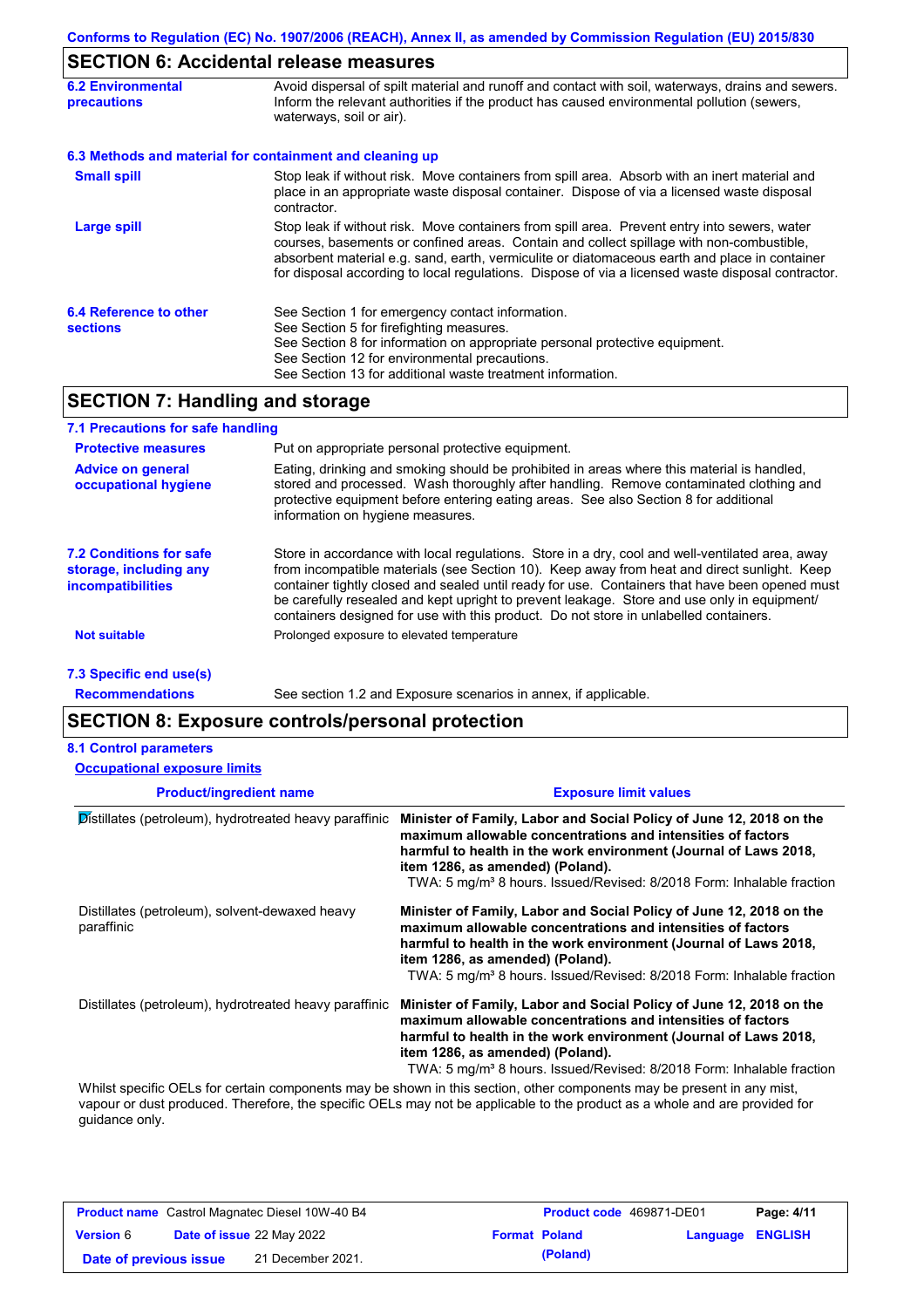# **SECTION 8: Exposure controls/personal protection**

| <b>Recommended monitoring</b><br>procedures                 |                                                           | If this product contains ingredients with exposure limits, personal, workplace atmosphere or<br>biological monitoring may be required to determine the effectiveness of the ventilation or other<br>control measures and/or the necessity to use respiratory protective equipment. Reference<br>should be made to monitoring standards, such as the following: European Standard EN 689<br>(Workplace atmospheres - Guidance for the assessment of exposure by inhalation to chemical<br>agents for comparison with limit values and measurement strategy) European Standard EN<br>14042 (Workplace atmospheres - Guide for the application and use of procedures for the<br>assessment of exposure to chemical and biological agents) European Standard EN 482<br>(Workplace atmospheres - General requirements for the performance of procedures for the<br>measurement of chemical agents) Reference to national guidance documents for methods for<br>the determination of hazardous substances will also be required. |          |                |
|-------------------------------------------------------------|-----------------------------------------------------------|----------------------------------------------------------------------------------------------------------------------------------------------------------------------------------------------------------------------------------------------------------------------------------------------------------------------------------------------------------------------------------------------------------------------------------------------------------------------------------------------------------------------------------------------------------------------------------------------------------------------------------------------------------------------------------------------------------------------------------------------------------------------------------------------------------------------------------------------------------------------------------------------------------------------------------------------------------------------------------------------------------------------------|----------|----------------|
| <b>Derived No Effect Level</b><br>No DNELs/DMELs available. |                                                           |                                                                                                                                                                                                                                                                                                                                                                                                                                                                                                                                                                                                                                                                                                                                                                                                                                                                                                                                                                                                                            |          |                |
| <b>Predicted No Effect Concentration</b>                    |                                                           |                                                                                                                                                                                                                                                                                                                                                                                                                                                                                                                                                                                                                                                                                                                                                                                                                                                                                                                                                                                                                            |          |                |
| No PNECs available                                          |                                                           |                                                                                                                                                                                                                                                                                                                                                                                                                                                                                                                                                                                                                                                                                                                                                                                                                                                                                                                                                                                                                            |          |                |
| <b>8.2 Exposure controls</b>                                |                                                           |                                                                                                                                                                                                                                                                                                                                                                                                                                                                                                                                                                                                                                                                                                                                                                                                                                                                                                                                                                                                                            |          |                |
| <b>Appropriate engineering</b><br><b>controls</b>           | kept in good condition and properly maintained.           | Provide exhaust ventilation or other engineering controls to keep the relevant airborne<br>concentrations below their respective occupational exposure limits.<br>All activities involving chemicals should be assessed for their risks to health, to ensure<br>exposures are adequately controlled. Personal protective equipment should only be considered<br>after other forms of control measures (e.g. engineering controls) have been suitably evaluated.<br>Personal protective equipment should conform to appropriate standards, be suitable for use, be<br>Your supplier of personal protective equipment should be consulted for advice on selection and<br>appropriate standards. For further information contact your national organisation for standards.<br>The final choice of protective equipment will depend upon a risk assessment. It is important to<br>ensure that all items of personal protective equipment are compatible.                                                                       |          |                |
| <b>Individual protection measures</b>                       |                                                           |                                                                                                                                                                                                                                                                                                                                                                                                                                                                                                                                                                                                                                                                                                                                                                                                                                                                                                                                                                                                                            |          |                |
| <b>Hygiene measures</b>                                     |                                                           | Wash hands, forearms and face thoroughly after handling chemical products, before eating,<br>smoking and using the lavatory and at the end of the working period. Ensure that eyewash<br>stations and safety showers are close to the workstation location.                                                                                                                                                                                                                                                                                                                                                                                                                                                                                                                                                                                                                                                                                                                                                                |          |                |
| <b>Respiratory protection</b>                               | of the working conditions.                                | In case of insufficient ventilation, wear suitable respiratory equipment.<br>The correct choice of respiratory protection depends upon the chemicals being handled, the<br>conditions of work and use, and the condition of the respiratory equipment. Safety procedures<br>should be developed for each intended application. Respiratory protection equipment should<br>therefore be chosen in consultation with the supplier/manufacturer and with a full assessment                                                                                                                                                                                                                                                                                                                                                                                                                                                                                                                                                    |          |                |
| <b>Eye/face protection</b><br><b>Skin protection</b>        | Safety glasses with side shields.                         |                                                                                                                                                                                                                                                                                                                                                                                                                                                                                                                                                                                                                                                                                                                                                                                                                                                                                                                                                                                                                            |          |                |
| <b>Hand protection</b>                                      | <b>General Information:</b>                               |                                                                                                                                                                                                                                                                                                                                                                                                                                                                                                                                                                                                                                                                                                                                                                                                                                                                                                                                                                                                                            |          |                |
|                                                             |                                                           | Because specific work environments and material handling practices vary, safety procedures<br>should be developed for each intended application. The correct choice of protective gloves<br>depends upon the chemicals being handled, and the conditions of work and use. Most gloves<br>provide protection for only a limited time before they must be discarded and replaced (even the<br>best chemically resistant gloves will break down after repeated chemical exposures).<br>Gloves should be chosen in consultation with the supplier / manufacturer and taking account of                                                                                                                                                                                                                                                                                                                                                                                                                                         |          |                |
|                                                             | a full assessment of the working conditions.              |                                                                                                                                                                                                                                                                                                                                                                                                                                                                                                                                                                                                                                                                                                                                                                                                                                                                                                                                                                                                                            |          |                |
|                                                             | Recommended: Nitrile gloves.<br><b>Breakthrough time:</b> |                                                                                                                                                                                                                                                                                                                                                                                                                                                                                                                                                                                                                                                                                                                                                                                                                                                                                                                                                                                                                            |          |                |
|                                                             |                                                           | Breakthrough time data are generated by glove manufacturers under laboratory test conditions<br>and represent how long a glove can be expected to provide effective permeation resistance. It<br>is important when following breakthrough time recommendations that actual workplace<br>conditions are taken into account. Always consult with your glove supplier for up-to-date<br>technical information on breakthrough times for the recommended glove type.<br>Our recommendations on the selection of gloves are as follows:                                                                                                                                                                                                                                                                                                                                                                                                                                                                                         |          |                |
|                                                             | Continuous contact:                                       |                                                                                                                                                                                                                                                                                                                                                                                                                                                                                                                                                                                                                                                                                                                                                                                                                                                                                                                                                                                                                            |          |                |
|                                                             | can be obtained.                                          | Gloves with a minimum breakthrough time of 240 minutes, or >480 minutes if suitable gloves<br>If suitable gloves are not available to offer that level of protection, gloves with shorter<br>breakthrough times may be acceptable as long as appropriate glove maintenance and                                                                                                                                                                                                                                                                                                                                                                                                                                                                                                                                                                                                                                                                                                                                             |          |                |
| <b>Product name</b> Castrol Magnatec Diesel 10W-40 B4       |                                                           | Product code 469871-DE01                                                                                                                                                                                                                                                                                                                                                                                                                                                                                                                                                                                                                                                                                                                                                                                                                                                                                                                                                                                                   |          | Page: 5/11     |
| <b>Version 6</b><br>Date of issue 22 May 2022               |                                                           | <b>Format Poland</b>                                                                                                                                                                                                                                                                                                                                                                                                                                                                                                                                                                                                                                                                                                                                                                                                                                                                                                                                                                                                       | Language | <b>ENGLISH</b> |
| Date of previous issue                                      | 21 December 2021.                                         | (Poland)                                                                                                                                                                                                                                                                                                                                                                                                                                                                                                                                                                                                                                                                                                                                                                                                                                                                                                                                                                                                                   |          |                |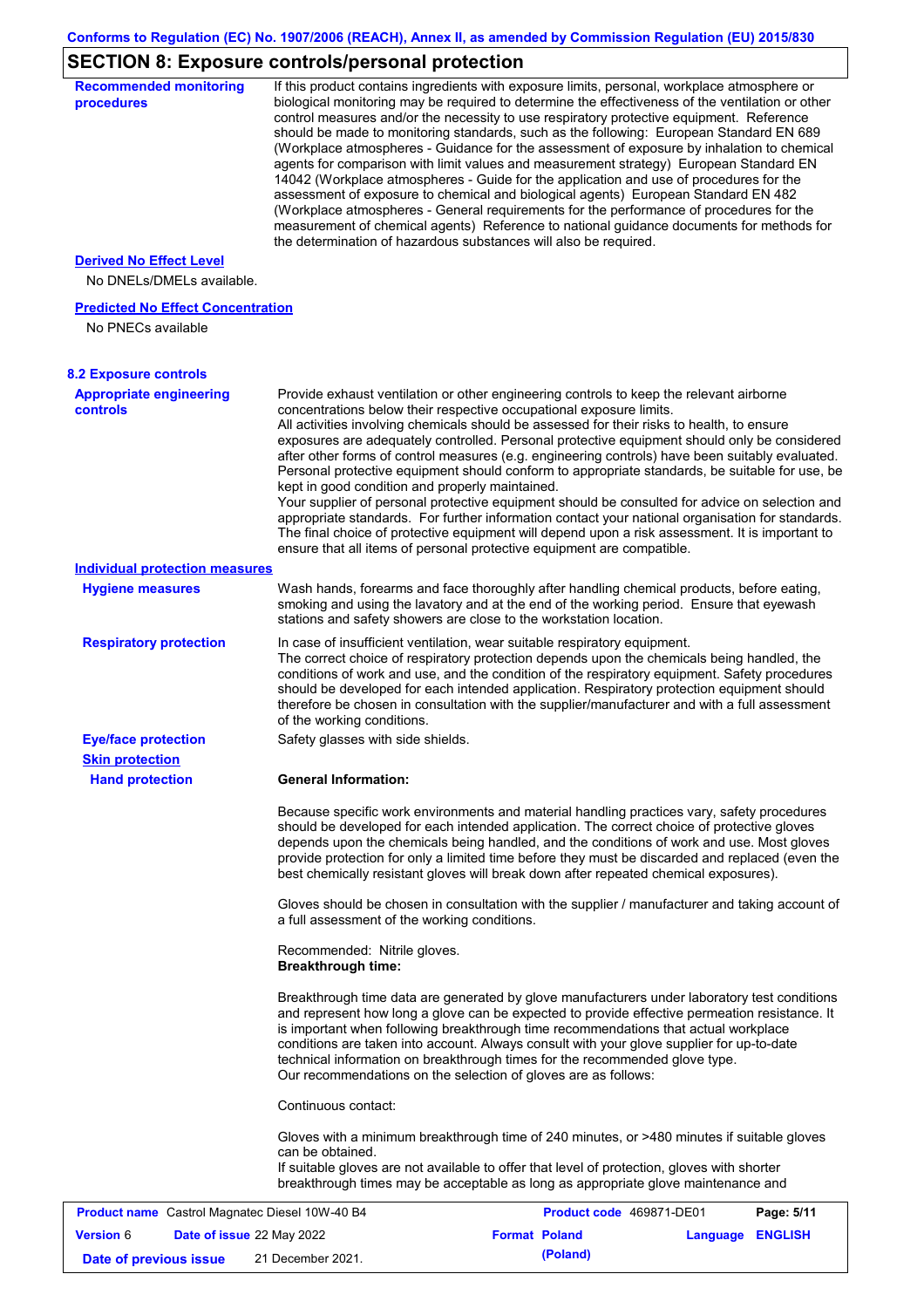# **SECTION 8: Exposure controls/personal protection**

replacement regimes are determined and adhered to.

Short-term / splash protection:

|                                           | Recommended breakthrough times as above.<br>It is recognised that for short-term, transient exposures, gloves with shorter breakthrough times<br>may commonly be used. Therefore, appropriate maintenance and replacement regimes must<br>be determined and rigorously followed.                                                                                                                                                                                                                                                                                                                                                                                                      |
|-------------------------------------------|---------------------------------------------------------------------------------------------------------------------------------------------------------------------------------------------------------------------------------------------------------------------------------------------------------------------------------------------------------------------------------------------------------------------------------------------------------------------------------------------------------------------------------------------------------------------------------------------------------------------------------------------------------------------------------------|
|                                           | <b>Glove Thickness:</b>                                                                                                                                                                                                                                                                                                                                                                                                                                                                                                                                                                                                                                                               |
|                                           | For general applications, we recommend gloves with a thickness typically greater than 0.35 mm.                                                                                                                                                                                                                                                                                                                                                                                                                                                                                                                                                                                        |
|                                           | It should be emphasised that glove thickness is not necessarily a good predictor of glove<br>resistance to a specific chemical, as the permeation efficiency of the glove will be dependent<br>on the exact composition of the glove material. Therefore, glove selection should also be based<br>on consideration of the task requirements and knowledge of breakthrough times.<br>Glove thickness may also vary depending on the glove manufacturer, the glove type and the<br>glove model. Therefore, the manufacturers' technical data should always be taken into account<br>to ensure selection of the most appropriate glove for the task.                                     |
|                                           | Note: Depending on the activity being conducted, gloves of varying thickness may be required<br>for specific tasks. For example:                                                                                                                                                                                                                                                                                                                                                                                                                                                                                                                                                      |
|                                           | • Thinner gloves (down to 0.1 mm or less) may be required where a high degree of manual<br>dexterity is needed. However, these gloves are only likely to give short duration protection and<br>would normally be just for single use applications, then disposed of.                                                                                                                                                                                                                                                                                                                                                                                                                  |
|                                           | • Thicker gloves (up to 3 mm or more) may be required where there is a mechanical (as well<br>as a chemical) risk i.e. where there is abrasion or puncture potential.                                                                                                                                                                                                                                                                                                                                                                                                                                                                                                                 |
| <b>Skin and body</b>                      | Use of protective clothing is good industrial practice.<br>Personal protective equipment for the body should be selected based on the task being<br>performed and the risks involved and should be approved by a specialist before handling this<br>product.<br>Cotton or polyester/cotton overalls will only provide protection against light superficial<br>contamination that will not soak through to the skin. Overalls should be laundered on a regular<br>basis. When the risk of skin exposure is high (e.g. when cleaning up spillages or if there is a<br>risk of splashing) then chemical resistant aprons and/or impervious chemical suits and boots<br>will be required. |
| <b>Refer to standards:</b>                | Respiratory protection: EN 529<br>Gloves: EN 420, EN 374<br>Eye protection: EN 166<br>Filtering half-mask: EN 149<br>Filtering half-mask with valve: EN 405<br>Half-mask: EN 140 plus filter<br>Full-face mask: EN 136 plus filter<br>Particulate filters: EN 143<br>Gas/combined filters: EN 14387                                                                                                                                                                                                                                                                                                                                                                                   |
| <b>Environmental exposure</b><br>controls | Emissions from ventilation or work process equipment should be checked to ensure they<br>comply with the requirements of environmental protection legislation. In some cases, fume<br>scrubbers, filters or engineering modifications to the process equipment will be necessary to<br>reduce emissions to acceptable levels.                                                                                                                                                                                                                                                                                                                                                         |
|                                           | <b>SECTION 9: Physical and chemical properties</b>                                                                                                                                                                                                                                                                                                                                                                                                                                                                                                                                                                                                                                    |

### The conditions of measurement of all properties are at standard temperature and pressure unless otherwise indicated.

| 9.1 Information on basic physical and chemical properties |                   |                      |                          |          |                |
|-----------------------------------------------------------|-------------------|----------------------|--------------------------|----------|----------------|
| <b>Appearance</b>                                         |                   |                      |                          |          |                |
| <b>Physical state</b>                                     | Liquid.           |                      |                          |          |                |
| <b>Colour</b>                                             | Amber.            |                      |                          |          |                |
| <b>Odour</b>                                              | Not available.    |                      |                          |          |                |
| <b>Odour threshold</b>                                    | Not available.    |                      |                          |          |                |
| pH                                                        | Not applicable.   |                      |                          |          |                |
| <b>Melting point/freezing point</b>                       | Not available.    |                      |                          |          |                |
| Initial boiling point and boiling<br>range                | Not available.    |                      |                          |          |                |
| <b>Product name</b> Castrol Magnatec Diesel 10W-40 B4     |                   |                      | Product code 469871-DE01 |          | Page: 6/11     |
| <b>Version 6</b><br>Date of issue 22 May 2022             |                   | <b>Format Poland</b> |                          | Language | <b>ENGLISH</b> |
| Date of previous issue                                    | 21 December 2021. |                      | (Poland)                 |          |                |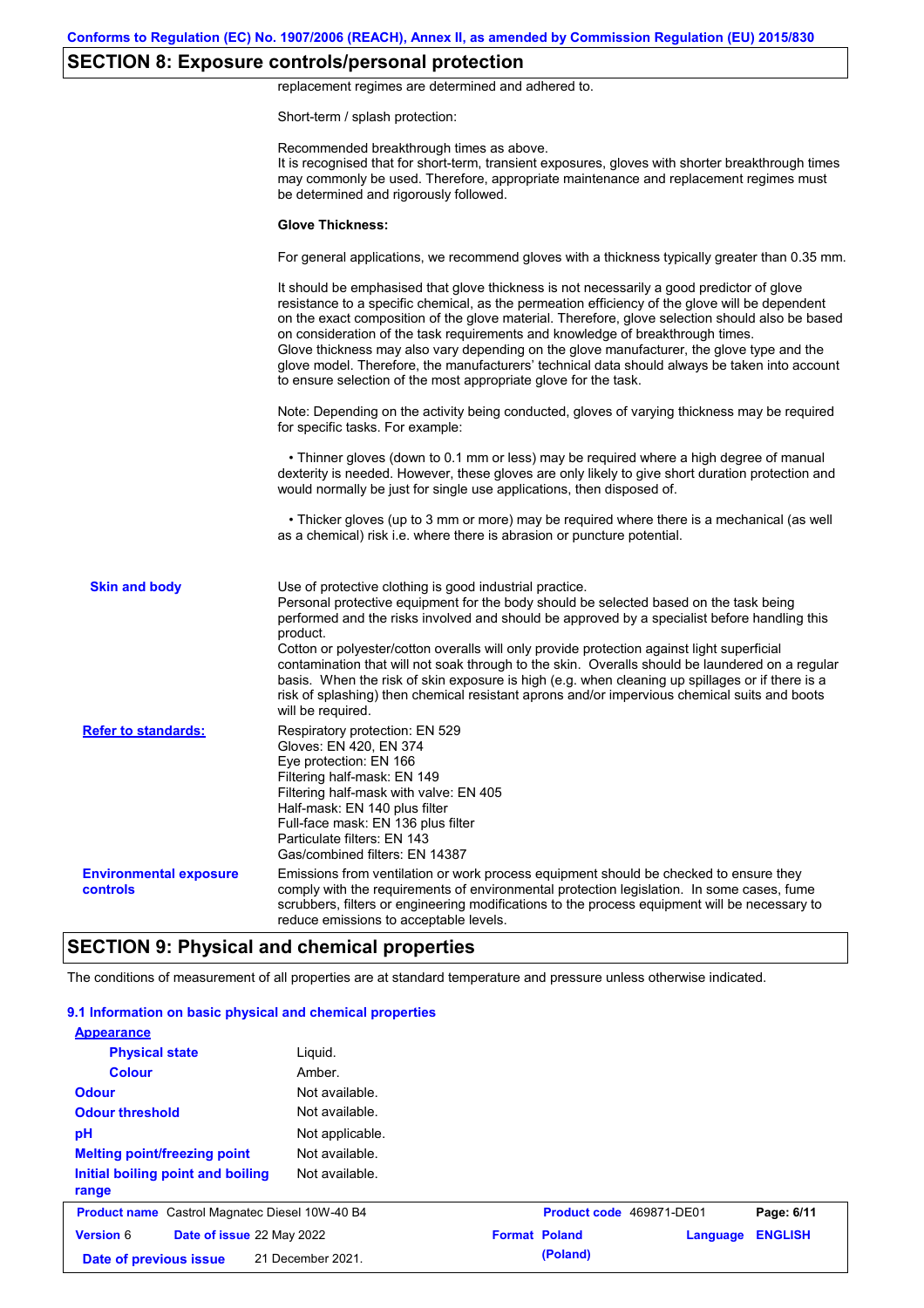# **SECTION 9: Physical and chemical properties**

| <b>Pour point</b>                               | -42 °C                                                                                |
|-------------------------------------------------|---------------------------------------------------------------------------------------|
| <b>Flash point</b>                              | Closed cup: 202°C (395.6°F) [Pensky-Martens]<br>Open cup: 226°C (438.8°F) [Cleveland] |
| <b>Evaporation rate</b>                         | Not available.                                                                        |
| <b>Flammability (solid, gas)</b>                | Not available.                                                                        |
| Upper/lower flammability or<br>explosive limits | Not available.                                                                        |
| <b>Vapour pressure</b>                          | Not available.                                                                        |

|                                                   |                                                                                                                                              |        |         | Vapour Pressure at 20°C |             |                | Vapour pressure at 50°C |
|---------------------------------------------------|----------------------------------------------------------------------------------------------------------------------------------------------|--------|---------|-------------------------|-------------|----------------|-------------------------|
|                                                   | Ingredient name mm Hg                                                                                                                        |        | kPa     | <b>Method</b>           | mm<br>Hg    | kPa            | <b>Method</b>           |
|                                                   | Distillates (petroleum),<br>hydrotreated heavy<br>paraffinic                                                                                 | < 0.08 | < 0.011 | <b>ASTM D 5191</b>      |             |                |                         |
|                                                   | Distillates (petroleum),<br>solvent-dewaxed<br>heavy paraffinic                                                                              | < 0.08 | < 0.011 | <b>ASTM D 5191</b>      |             |                |                         |
|                                                   | Distillates (petroleum),<br>hydrotreated heavy<br>paraffinic                                                                                 | < 0.08 | < 0.011 | <b>ASTM D 5191</b>      |             |                |                         |
|                                                   | Phosphorodithioic acid, 0<br>mixed O,O-bis<br>(1,3-dimethylbutyl and<br>iso-Pr) esters, zinc salts                                           |        | 0       | EU A.4                  | $\mathbf 0$ | $\overline{0}$ | EU A.4                  |
| <b>Vapour density</b>                             | Not available.                                                                                                                               |        |         |                         |             |                |                         |
| <b>Relative density</b>                           | Not available.                                                                                                                               |        |         |                         |             |                |                         |
| <b>Density</b>                                    | <1000 kg/m <sup>3</sup> (<1 g/cm <sup>3</sup> ) at 15 <sup>°</sup> C                                                                         |        |         |                         |             |                |                         |
| <b>Solubility(ies)</b>                            | insoluble in water.                                                                                                                          |        |         |                         |             |                |                         |
| <b>Partition coefficient: n-octanol/</b><br>water | Not applicable.                                                                                                                              |        |         |                         |             |                |                         |
| <b>Auto-ignition temperature</b>                  | Not available.                                                                                                                               |        |         |                         |             |                |                         |
| <b>Decomposition temperature</b>                  | Not available.                                                                                                                               |        |         |                         |             |                |                         |
| <b>Viscosity</b>                                  | Kinematic: 101.1 mm <sup>2</sup> /s (101.1 cSt) at 40 $^{\circ}$ C<br>Kinematic: 13.8 to 16.2 mm <sup>2</sup> /s (13.8 to 16.2 cSt) at 100°C |        |         |                         |             |                |                         |
| <b>Explosive properties</b>                       | Not available.                                                                                                                               |        |         |                         |             |                |                         |
| <b>Oxidising properties</b>                       | Not available.                                                                                                                               |        |         |                         |             |                |                         |
| <b>Particle characteristics</b>                   |                                                                                                                                              |        |         |                         |             |                |                         |
| <b>Median particle size</b>                       | Not applicable.                                                                                                                              |        |         |                         |             |                |                         |
| 9.2 Other information                             |                                                                                                                                              |        |         |                         |             |                |                         |
| No additional information.                        |                                                                                                                                              |        |         |                         |             |                |                         |

# **SECTION 10: Stability and reactivity**

| <b>10.1 Reactivity</b>                            | No specific test data available for this product. Refer to Conditions to avoid and Incompatible<br>materials for additional information.                                |
|---------------------------------------------------|-------------------------------------------------------------------------------------------------------------------------------------------------------------------------|
| <b>10.2 Chemical stability</b>                    | The product is stable.                                                                                                                                                  |
| <b>10.3 Possibility of</b><br>hazardous reactions | Under normal conditions of storage and use, hazardous reactions will not occur.<br>Under normal conditions of storage and use, hazardous polymerisation will not occur. |
| <b>10.4 Conditions to avoid</b>                   | Avoid all possible sources of ignition (spark or flame).                                                                                                                |
| 10.5 Incompatible materials                       | Reactive or incompatible with the following materials: oxidising materials.                                                                                             |
| <b>10.6 Hazardous</b><br>decomposition products   | Under normal conditions of storage and use, hazardous decomposition products should not be<br>produced.                                                                 |

| <b>Product name</b> Castrol Magnatec Diesel 10W-40 B4 |  |                                  | Product code 469871-DE01 | Page: 7/11           |                  |  |
|-------------------------------------------------------|--|----------------------------------|--------------------------|----------------------|------------------|--|
| <b>Version 6</b>                                      |  | <b>Date of issue 22 May 2022</b> |                          | <b>Format Poland</b> | Language ENGLISH |  |
| Date of previous issue                                |  | 21 December 2021.                |                          | (Poland)             |                  |  |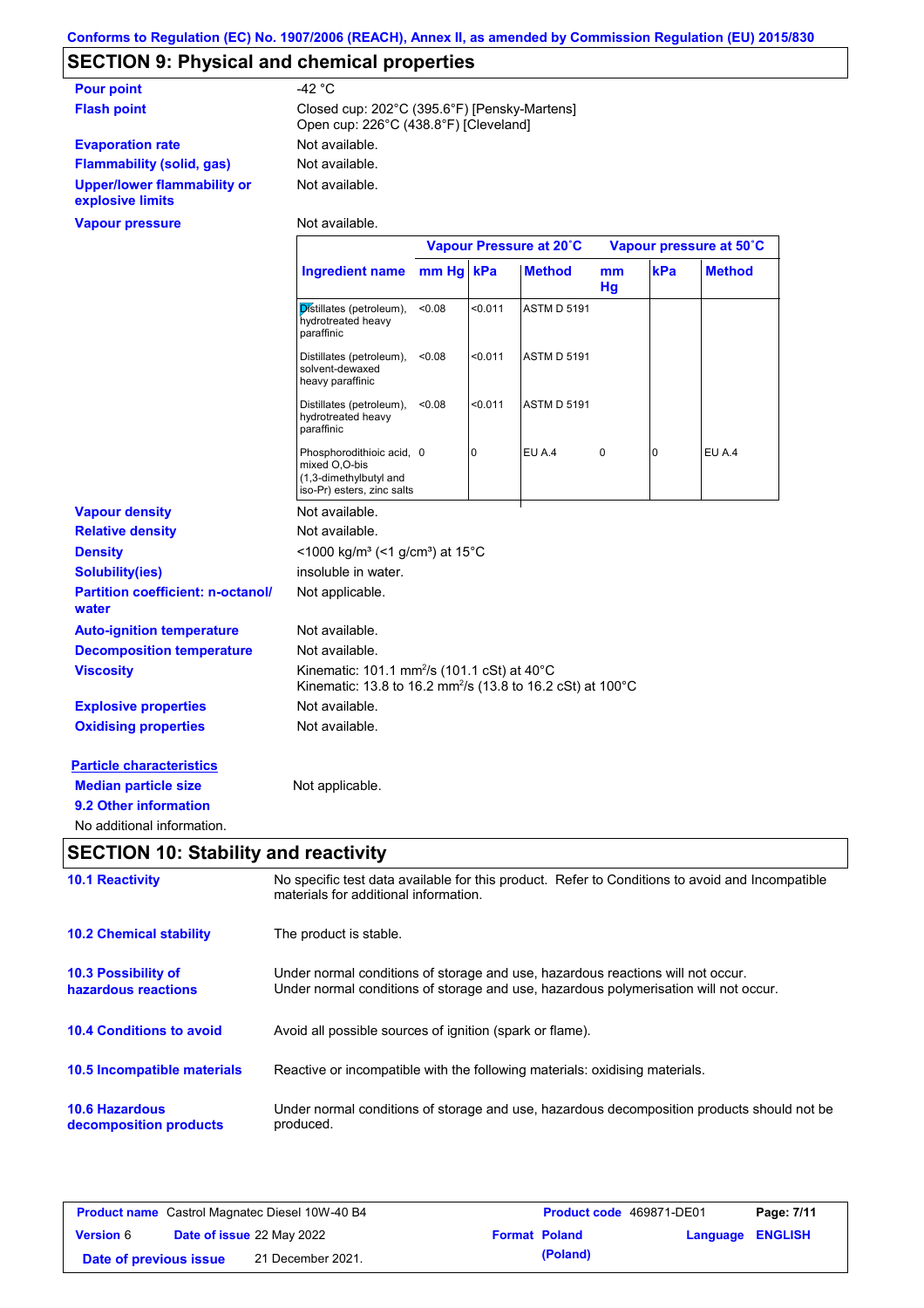# **SECTION 11: Toxicological information**

| 11.1 Information on toxicological effects          |                                                                                                                                                                                                                                                                                                                                                                                                                 |
|----------------------------------------------------|-----------------------------------------------------------------------------------------------------------------------------------------------------------------------------------------------------------------------------------------------------------------------------------------------------------------------------------------------------------------------------------------------------------------|
| <b>Acute toxicity estimates</b>                    |                                                                                                                                                                                                                                                                                                                                                                                                                 |
| Not available.                                     |                                                                                                                                                                                                                                                                                                                                                                                                                 |
| <b>Information on likely</b><br>routes of exposure | Routes of entry anticipated: Dermal, Inhalation.                                                                                                                                                                                                                                                                                                                                                                |
| <b>Potential acute health effects</b>              |                                                                                                                                                                                                                                                                                                                                                                                                                 |
| <b>Inhalation</b>                                  | Exposure to decomposition products may cause a health hazard. Serious effects may be<br>delayed following exposure.                                                                                                                                                                                                                                                                                             |
| <b>Ingestion</b>                                   | No known significant effects or critical hazards.                                                                                                                                                                                                                                                                                                                                                               |
| <b>Skin contact</b>                                | Defatting to the skin. May cause skin dryness and irritation.                                                                                                                                                                                                                                                                                                                                                   |
| <b>Eye contact</b>                                 | Not classified as an eye irritant. Based on data available for this or related materials.                                                                                                                                                                                                                                                                                                                       |
|                                                    | Symptoms related to the physical, chemical and toxicological characteristics                                                                                                                                                                                                                                                                                                                                    |
| <b>Inhalation</b>                                  | No specific data.                                                                                                                                                                                                                                                                                                                                                                                               |
| <b>Ingestion</b>                                   | No specific data.                                                                                                                                                                                                                                                                                                                                                                                               |
| <b>Skin contact</b>                                | Adverse symptoms may include the following:<br>irritation<br>dryness<br>cracking                                                                                                                                                                                                                                                                                                                                |
| <b>Eye contact</b>                                 | No specific data.                                                                                                                                                                                                                                                                                                                                                                                               |
|                                                    | Delayed and immediate effects as well as chronic effects from short and long-term exposure                                                                                                                                                                                                                                                                                                                      |
| <b>Inhalation</b>                                  | Overexposure to the inhalation of airborne droplets or aerosols may cause irritation of the<br>respiratory tract.                                                                                                                                                                                                                                                                                               |
| <b>Ingestion</b>                                   | Ingestion of large quantities may cause nausea and diarrhoea.                                                                                                                                                                                                                                                                                                                                                   |
| <b>Skin contact</b>                                | Prolonged or repeated contact can defat the skin and lead to irritation and/or dermatitis.                                                                                                                                                                                                                                                                                                                      |
| <b>Eye contact</b>                                 | Potential risk of transient stinging or redness if accidental eye contact occurs.                                                                                                                                                                                                                                                                                                                               |
| <b>Potential chronic health effects</b>            |                                                                                                                                                                                                                                                                                                                                                                                                                 |
| General                                            | <b>USED ENGINE OILS</b><br>Combustion products resulting from the operation of internal combustion engines contaminate<br>engine oils during use. Used engine oil may contain hazardous components which have the<br>potential to cause skin cancer. Frequent or prolonged contact with all types and makes of used<br>engine oil must therefore be avoided and a high standard of personal hygiene maintained. |
| <b>Carcinogenicity</b>                             | No known significant effects or critical hazards.                                                                                                                                                                                                                                                                                                                                                               |
| <b>Mutagenicity</b>                                | No known significant effects or critical hazards.                                                                                                                                                                                                                                                                                                                                                               |
| <b>Developmental effects</b>                       | No known significant effects or critical hazards.                                                                                                                                                                                                                                                                                                                                                               |
|                                                    |                                                                                                                                                                                                                                                                                                                                                                                                                 |

### **SECTION 12: Ecological information**

```
12.1 Toxicity
```
**Environmental hazards** Not classified as dangerous

### **12.2 Persistence and degradability**

Expected to be biodegradable.

### **12.3 Bioaccumulative potential**

This product is not expected to bioaccumulate through food chains in the environment.

| <b>12.4 Mobility in soil</b>                                  |                                                                      |
|---------------------------------------------------------------|----------------------------------------------------------------------|
| <b>Soil/water partition</b><br>coefficient (K <sub>oc</sub> ) | Not available.                                                       |
| <b>Mobility</b>                                               | Spillages may penetrate the soil causing ground water contamination. |

#### **12.5 Results of PBT and vPvB assessment**

Product does not meet the criteria for PBT or vPvB according to Regulation (EC) No. 1907/2006, Annex XIII.

#### **12.6 Other adverse effects** Spills may form a film on water surfaces causing physical damage to organisms. Oxygen transfer could also be impaired. **Other ecological information**

| <b>Product name</b> Castrol Magnatec Diesel 10W-40 B4 |                                  |                   | <b>Product code</b> 469871-DE01 |                      | Page: 8/11       |  |
|-------------------------------------------------------|----------------------------------|-------------------|---------------------------------|----------------------|------------------|--|
| <b>Version 6</b>                                      | <b>Date of issue 22 May 2022</b> |                   |                                 | <b>Format Poland</b> | Language ENGLISH |  |
| Date of previous issue                                |                                  | 21 December 2021. |                                 | (Poland)             |                  |  |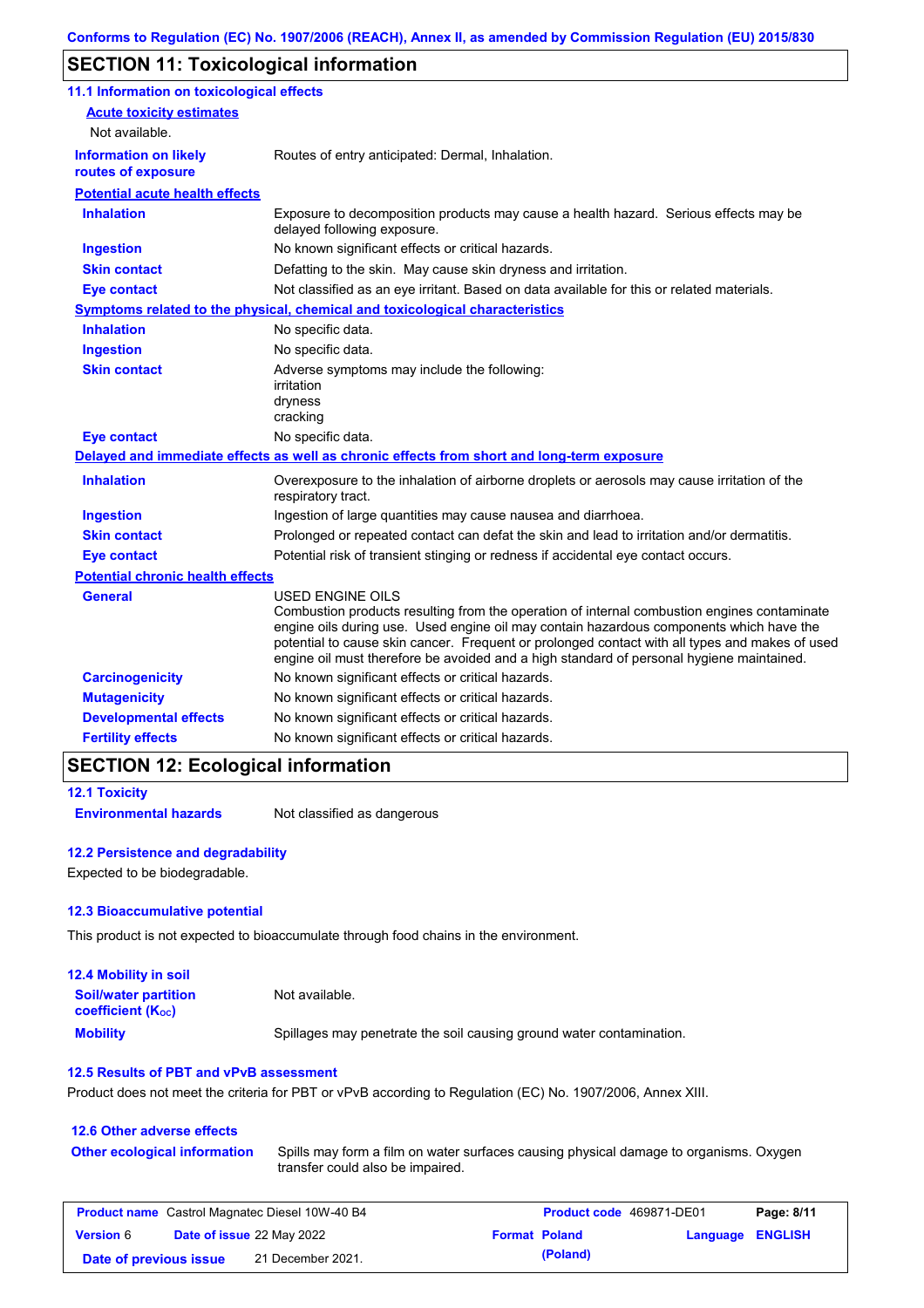### **SECTION 13: Disposal considerations**

### **13.1 Waste treatment methods**

#### **Product**

**Methods of disposal**

Where possible, arrange for product to be recycled. Dispose of via an authorised person/ licensed waste disposal contractor in accordance with local regulations.

**Hazardous waste** Yes.

**European waste catalogue (EWC)**

| Waste code  | <b>Waste designation</b>                                        |
|-------------|-----------------------------------------------------------------|
| l 13 02 05* | mineral-based non-chlorinated engine, gear and lubricating oils |

However, deviation from the intended use and/or the presence of any potential contaminants may require an alternative waste disposal code to be assigned by the end user.

### **Packaging**

**Special precautions**

**Methods of disposal** Where possible, arrange for product to be recycled. Dispose of via an authorised person/ licensed waste disposal contractor in accordance with local regulations.

This material and its container must be disposed of in a safe way. Care should be taken when handling emptied containers that have not been cleaned or rinsed out. Empty containers or liners may retain some product residues. Empty containers represent a fire hazard as they may contain flammable product residues and vapour. Never weld, solder or braze empty containers. Avoid dispersal of spilt material and runoff and contact with soil, waterways, drains and sewers. **References** Commission 2014/955/EU Directive 2008/98/EC

# **SECTION 14: Transport information**

|                                           | <b>ADR/RID</b> | <b>ADN</b>     | <b>IMDG</b>    | <b>IATA</b>    |  |
|-------------------------------------------|----------------|----------------|----------------|----------------|--|
| 14.1 UN number                            | Not regulated. | Not regulated. | Not regulated. | Not regulated. |  |
| 14.2 UN proper<br>shipping name           |                |                | $\blacksquare$ |                |  |
| <b>14.3 Transport</b><br>hazard class(es) |                |                | $\blacksquare$ |                |  |
| <b>14.4 Packing</b><br>group              |                |                | -              |                |  |
| 14.5<br><b>Environmental</b><br>hazards   | No.            | No.            | No.            | No.            |  |
| <b>Additional</b><br><b>information</b>   |                |                |                |                |  |

**14.6 Special precautions for user** Not available.

| <b>14.7 Transport in bulk</b> | Not available. |
|-------------------------------|----------------|
| according to <b>IMO</b>       |                |
| <b>instruments</b>            |                |

### **SECTION 15: Regulatory information**

**15.1 Safety, health and environmental regulations/legislation specific for the substance or mixture EU Regulation (EC) No. 1907/2006 (REACH)**

**Annex XIV - List of substances subject to authorisation**

**Annex XIV**

None of the components are listed.

**Substances of very high concern**

None of the components are listed.

**EU Regulation (EC) No. 1907/2006 (REACH)**

| <b>Product name</b> Castrol Magnatec Diesel 10W-40 B4 |                                  |                   | <b>Product code</b> 469871-DE01 | Page: 9/11           |                  |  |
|-------------------------------------------------------|----------------------------------|-------------------|---------------------------------|----------------------|------------------|--|
| <b>Version</b> 6                                      | <b>Date of issue 22 May 2022</b> |                   |                                 | <b>Format Poland</b> | Language ENGLISH |  |
| Date of previous issue                                |                                  | 21 December 2021. |                                 | (Poland)             |                  |  |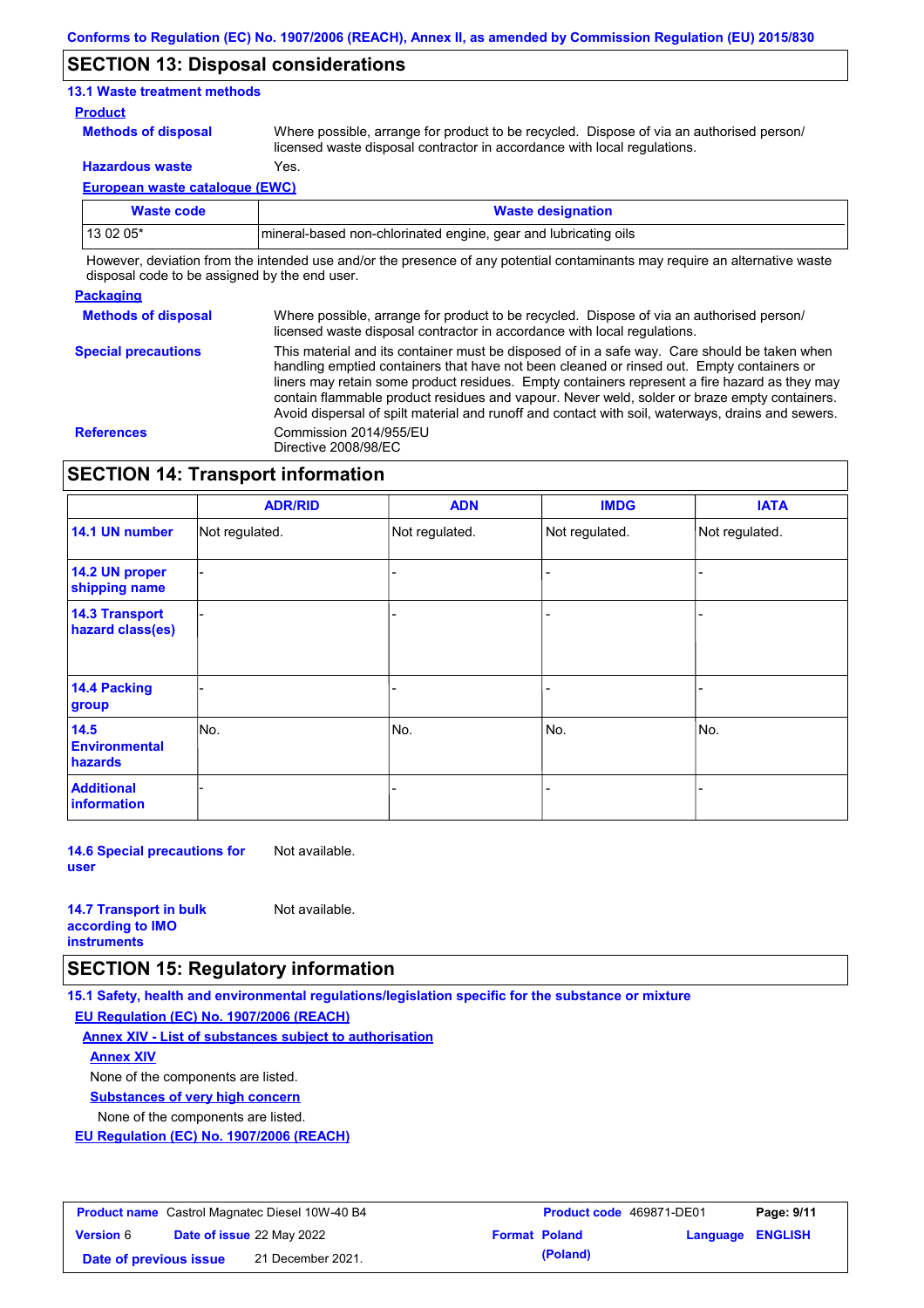# **SECTION 15: Regulatory information**

| <b>Annex XVII - Restrictions</b><br>on the manufacture,          | Not applicable.                                                                                                                                                                                                                                                                                                                                               |
|------------------------------------------------------------------|---------------------------------------------------------------------------------------------------------------------------------------------------------------------------------------------------------------------------------------------------------------------------------------------------------------------------------------------------------------|
| placing on the market<br>and use of certain                      |                                                                                                                                                                                                                                                                                                                                                               |
| dangerous substances,<br>mixtures and articles                   |                                                                                                                                                                                                                                                                                                                                                               |
| <b>Other regulations</b>                                         |                                                                                                                                                                                                                                                                                                                                                               |
| <b>REACH Status</b>                                              | The company, as identified in Section 1, sells this product in the EU in compliance with the<br>current requirements of REACH.                                                                                                                                                                                                                                |
| <b>United States inventory</b><br>(TSCA 8b)                      | At least one component is not listed.                                                                                                                                                                                                                                                                                                                         |
| <b>Australia inventory (AIIC)</b>                                | At least one component is not listed.                                                                                                                                                                                                                                                                                                                         |
| <b>Canada inventory</b>                                          | At least one component is not listed.                                                                                                                                                                                                                                                                                                                         |
| <b>China inventory (IECSC)</b>                                   | At least one component is not listed.                                                                                                                                                                                                                                                                                                                         |
| <b>Japan inventory (CSCL)</b>                                    | At least one component is not listed.                                                                                                                                                                                                                                                                                                                         |
| <b>Korea inventory (KECI)</b>                                    | All components are listed or exempted.                                                                                                                                                                                                                                                                                                                        |
| <b>Philippines inventory</b><br>(PICCS)                          | At least one component is not listed.                                                                                                                                                                                                                                                                                                                         |
| <b>Taiwan Chemical</b><br><b>Substances Inventory</b><br>(TCSI)  | All components are listed or exempted.                                                                                                                                                                                                                                                                                                                        |
| Ozone depleting substances (1005/2009/EU)                        |                                                                                                                                                                                                                                                                                                                                                               |
| Not listed.                                                      |                                                                                                                                                                                                                                                                                                                                                               |
| <b>Prior Informed Consent (PIC) (649/2012/EU)</b><br>Not listed. |                                                                                                                                                                                                                                                                                                                                                               |
| <b>Persistent Organic Pollutants</b><br>Not listed.              |                                                                                                                                                                                                                                                                                                                                                               |
| <b>EU - Water framework directive - Priority substances</b>      |                                                                                                                                                                                                                                                                                                                                                               |
| None of the components are listed.                               |                                                                                                                                                                                                                                                                                                                                                               |
| <b>Seveso Directive</b>                                          |                                                                                                                                                                                                                                                                                                                                                               |
| This product is not controlled under the Seveso Directive.       |                                                                                                                                                                                                                                                                                                                                                               |
| <b>References</b>                                                | Regulation (EC) No 1907/2006 of the European Parliament and of the Council of 18 December<br>2006. concerning the Registration, Evaluation, Authorisation and Restriction of Chemicals<br>(REACH), establishing a European Chemicals Agency (OJ. EU L 396 of 30 December 2006.<br>and correcting Acts. Office. EU L 136 of 29 May 2007. with later. amended). |
|                                                                  | Commission Regulation (EU) No 453/2010 of 20 May 2010. amending Regulation (EC) No<br>1907/2006 of the Parliament and of the Council concerning the Registration, Evaluation,<br>Authorisation and Restriction of Chemicals (REACH)                                                                                                                           |
|                                                                  | Act of 25 February 2011. chemical substances and mixtures (OJ U.11.63.322)                                                                                                                                                                                                                                                                                    |
|                                                                  | Regulation of the Minister of Health of 10 August 2012 on the criteria and classification of                                                                                                                                                                                                                                                                  |
|                                                                  | chemical substances and their mixtures (Journal of Laws 2012, item 1018)                                                                                                                                                                                                                                                                                      |

# **SECTION 16: Other information**

| <b>Abbreviations and acronyms</b>                     | Inland Waterway                                                                                  | ADN = European Provisions concerning the International Carriage of Dangerous Goods by |             |  |  |
|-------------------------------------------------------|--------------------------------------------------------------------------------------------------|---------------------------------------------------------------------------------------|-------------|--|--|
|                                                       | ADR = The European Agreement concerning the International Carriage of Dangerous Goods by<br>Road |                                                                                       |             |  |  |
|                                                       | $ATE =$ Acute Toxicity Estimate                                                                  |                                                                                       |             |  |  |
|                                                       | BCF = Bioconcentration Factor                                                                    |                                                                                       |             |  |  |
|                                                       | CAS = Chemical Abstracts Service                                                                 |                                                                                       |             |  |  |
|                                                       | CLP = Classification, Labelling and Packaging Regulation [Regulation (EC) No. 1272/2008]         |                                                                                       |             |  |  |
|                                                       | CSA = Chemical Safety Assessment                                                                 |                                                                                       |             |  |  |
|                                                       | CSR = Chemical Safety Report                                                                     |                                                                                       |             |  |  |
|                                                       | DMFL = Derived Minimal Fffect Level<br>DNEL = Derived No Effect Level                            |                                                                                       |             |  |  |
|                                                       |                                                                                                  |                                                                                       |             |  |  |
|                                                       |                                                                                                  | EINECS = European Inventory of Existing Commercial chemical Substances                |             |  |  |
| <b>Product name</b> Castrol Magnatec Diesel 10W-40 B4 |                                                                                                  | <b>Product code</b> 469871-DE01                                                       | Page: 10/11 |  |  |

| <b>Product name</b> Castrol Magnatec Diesel 10W-40 B4 |  |                      | <b>Product code</b> 469871-DE01 | Page: 10/11 |  |  |
|-------------------------------------------------------|--|----------------------|---------------------------------|-------------|--|--|
| <b>Date of issue 22 May 2022</b><br><b>Version 6</b>  |  | <b>Format Poland</b> | <b>Language ENGLISH</b>         |             |  |  |
| Date of previous issue                                |  | 21 December 2021.    |                                 | (Poland)    |  |  |